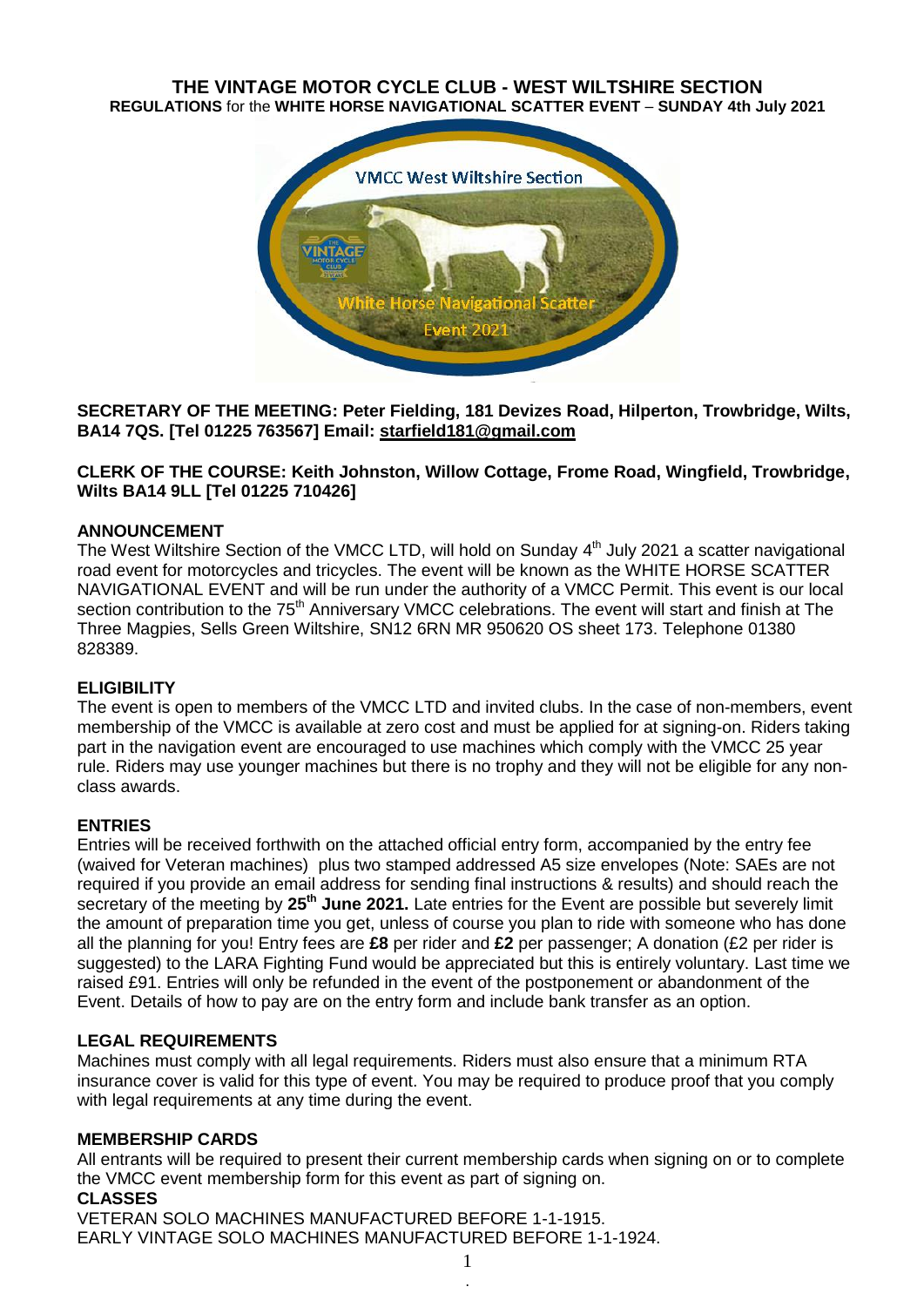LATE VINTAGE SOLO MACHINES MANUFACTURED BEFORE 1-1-1931. POST VINTAGE SOLO MACHINES MANUFACTURED BEFORE 1-1-1945. POST WAR SOLO MACHINES MANUFACTURED BEFORE 1-1-1970 LATE CLASSIC SOLO MACHINES MANUFACTURED BEFORE 31-1-95 MOTORCYCLE COMBINATIONS, TRICYCLES AND CYCLECARS BEFORE 31-1-96 MACHINES MANUFACTURED AFTER 31-1-96 (Including 3 –wheelers and sidecars)

## **MAJOR AWARDS**

For the best performance on a VETERAN machine. For the best performance on an EARLY VINTAGE machine. For the best performance on a LATE VINTAGE machine. For the best performance on a POST VINTAGE machine. For the best performance on a POST WAR machine. For the best performance on a LATE CLASSIC machine For the best performance for a LADY RIDER. For the best performance on a THREE WHEELED machine For the best performance by a WEST WILTS SECTION MEMBER – not having won any other major award

In the event of a tie the class positions will be decided as follows;

- (A) The closest to standard time on the riding test
- (B) The rider of the older machine.
- (C) The rider of the machine which has the lowest total of machine bonus points.

No person may receive more than one major award and the VMCC class awards rate the highest priority. To be eligible for a major award, a rider must be a paid up member of the VMCC at the date of the Event; event membership does not satisfy this rule. They must comply with these regulations and any final regulations issued, have travelled the entire distance by the power of their machine or by the exertion of the rider (and passenger if appropriate), or by natural causes and riding a machine which is VMCC eligible.

Souvenir awards will be given to all riders and passengers who complete the Navigational Event. In addition, a complimentary entry for the 2022 event will be given to a day event membership rider who would otherwise have won a major class award on a VMCC eligible machine.

## **CHAMPIONSHIP**

The West Wiltshire Section Navigational Scatter Event is a qualifying round of the annual VMCC Western Region Road Events Championship.

## **DESCRIPTION**

Circa 20 control points will be set up all on OS Landranger Maps 173 Swindon & Devizes or 184 Salisbury & the Plain. The location of the controls will be indicated by OS map references, gps points and What3Words references. This information and the final instructions will be sent out to participants about a week before the date of the event (please ensure you provide an SAE or email address for this information to be sent).

Participants must identify the location of each checkpoint and devise their own route through a maximum of 9 locations (for riders in the Veteran Class) or 12 locations for all other classes. The mileage should be around 50-100 depending on class, route chosen and number of controls attempted. Participants will be required to find the answer to a question to prove they have visited the location. There will be no marshals except at the start & finish.

Wiltshire has the widest network of green lanes in the country and their use is a particular feature of our event and enjoyed by many of our participants. Ten of the controls will offer a choice of a green lane or a nearby paved road map reference. Only one of these dual locations may be chosen and they will score equally for the purposes of the navigation Event. The green lanes are entirely optional and included for those who enjoy that sort of challenge. The green lanes have been chosen to suit a competently ridden light road bike and do not require a specialist trail bike. Some green lane locations will have questions and answers and some Code Boards. It will be possible to gain a maximum score without riding any green lanes.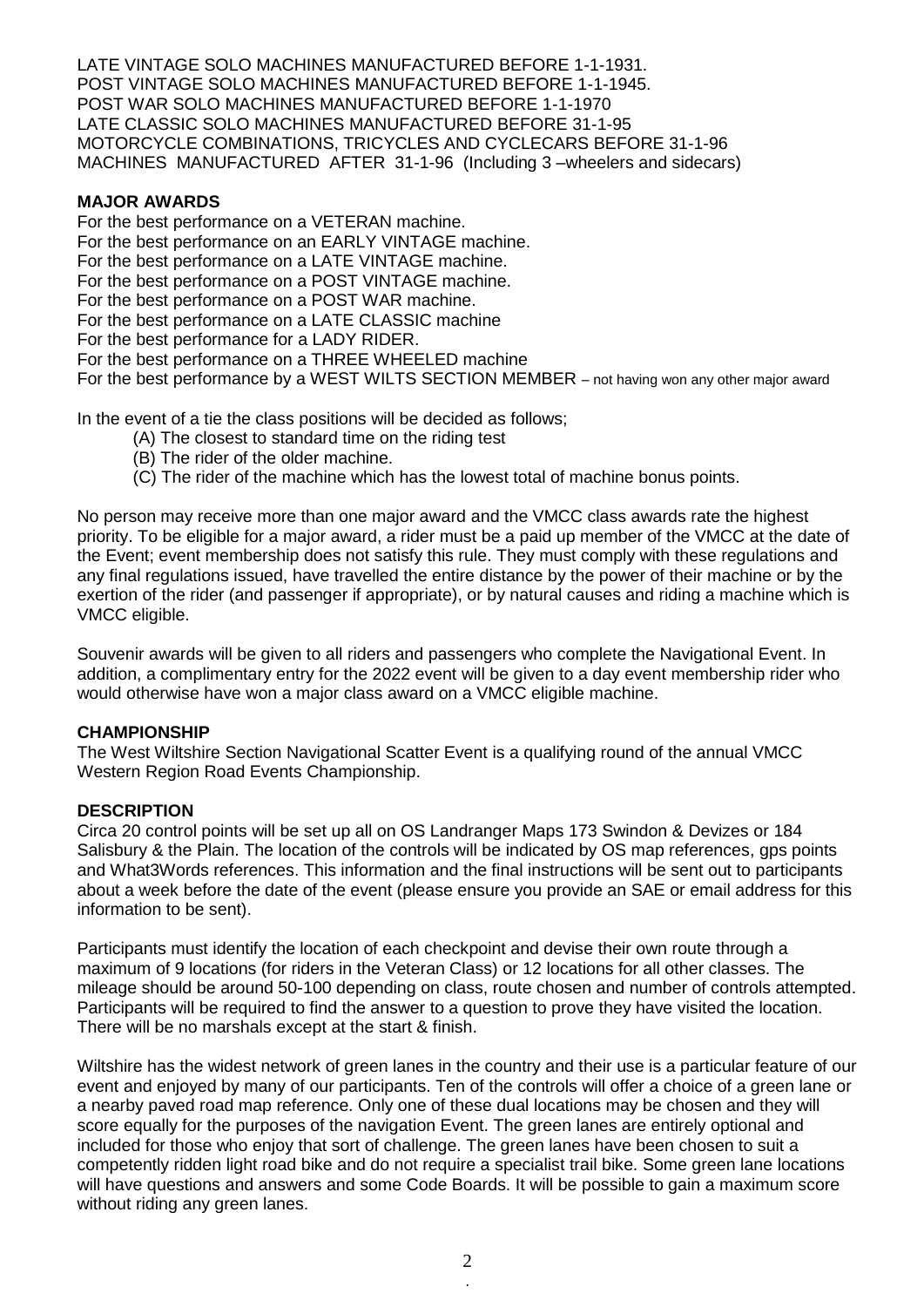Signing on will be open from 09:30hrs to 10:30hrs but no rider will be allowed to leave until 10:00. The start does not count as a one of your 9 or 12 controls but the final control does.

The final control must be The Three Magpies where there will be motorcycle/highway code questions and a riding skill test which will also be used as the major tie breaker. Marks will be awarded for each control visited and completion of the special tests,

Riders arriving at the finish before 2:00pm will be deemed to have retired. The final control will close at 4:30pm. Any rider found to have exceeded an average speed greater than 30mph will be excluded from the results.

## **BONUS POINTS**

The historical machine bonus table been discontinued. Henceforth, bonuses will be awarded primarily on engine capacity as follows:

| Pre 1960 machines under 151cc capacity                         | 2 points |
|----------------------------------------------------------------|----------|
| Pre 1945 machines under 251cc capacity                         | 1 point  |
| Sidecar or threewheeler under 351cc capacity any year          | 3 points |
| Sidecar or threewheeler any capacity for each year before 1931 | 1 point  |

## **PARKING & CAMPING**

There will be room at the Three Magpies to park vans or trailers and entrants are requested to park on the rally field at the back of the pub, not in the main car park. The venue also offers camping and we have booked their rally field for the weekend; any bookings should be made directly with the pub. We would appreciate being advised of an intention to camp so that we can plan accordingly. There are a range of B&B facilities and budget hotels in the local area.

## **REFRESHMENTS**

The entry fee does not include refreshments. As usual we recommend that you choose your own lunch venue en-route or take a packed lunch. The Three Magpies will be open all day until 16.00.

Thank you for your interest and we look forward to seeing you in July.



The photo location is somewhere on the Imber Ranges perimeter path